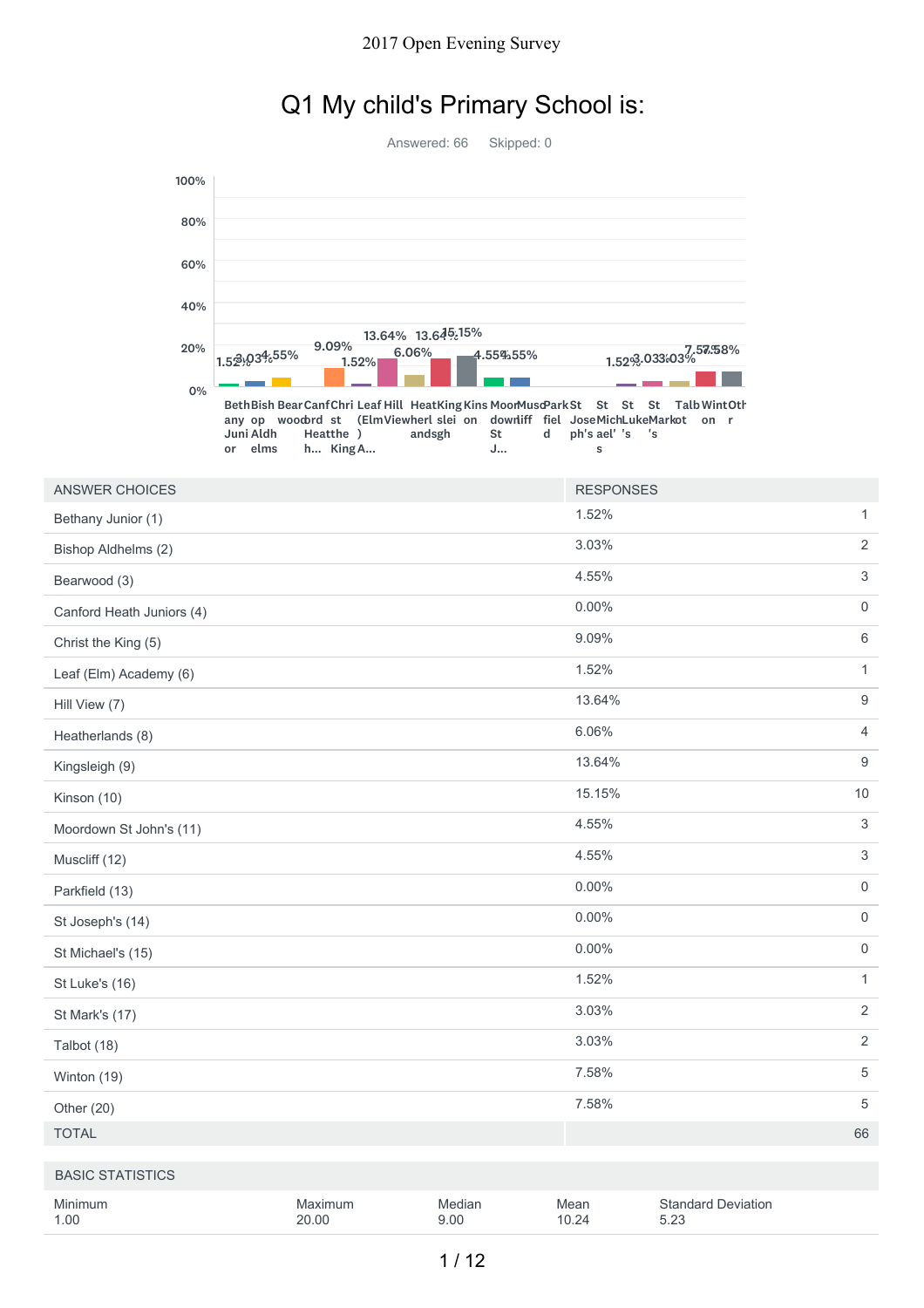#### Open Evening Survey

| # | OTHER (PLEASE SPECIFY)     | <b>DATE</b>        |
|---|----------------------------|--------------------|
|   | Montpelier,, London W5 2QT | 9/14/2017 11:17 AM |
|   | Queens Park Academy        | 9/14/2017 10:53 AM |
|   | <b>Sturminster Newton</b>  | 9/14/2017 10:28 AM |
| 4 | Kings Park                 | 9/14/2017 10:11 AM |
| 5 | Epiphany                   | 9/14/2017 10:08 AM |
|   |                            |                    |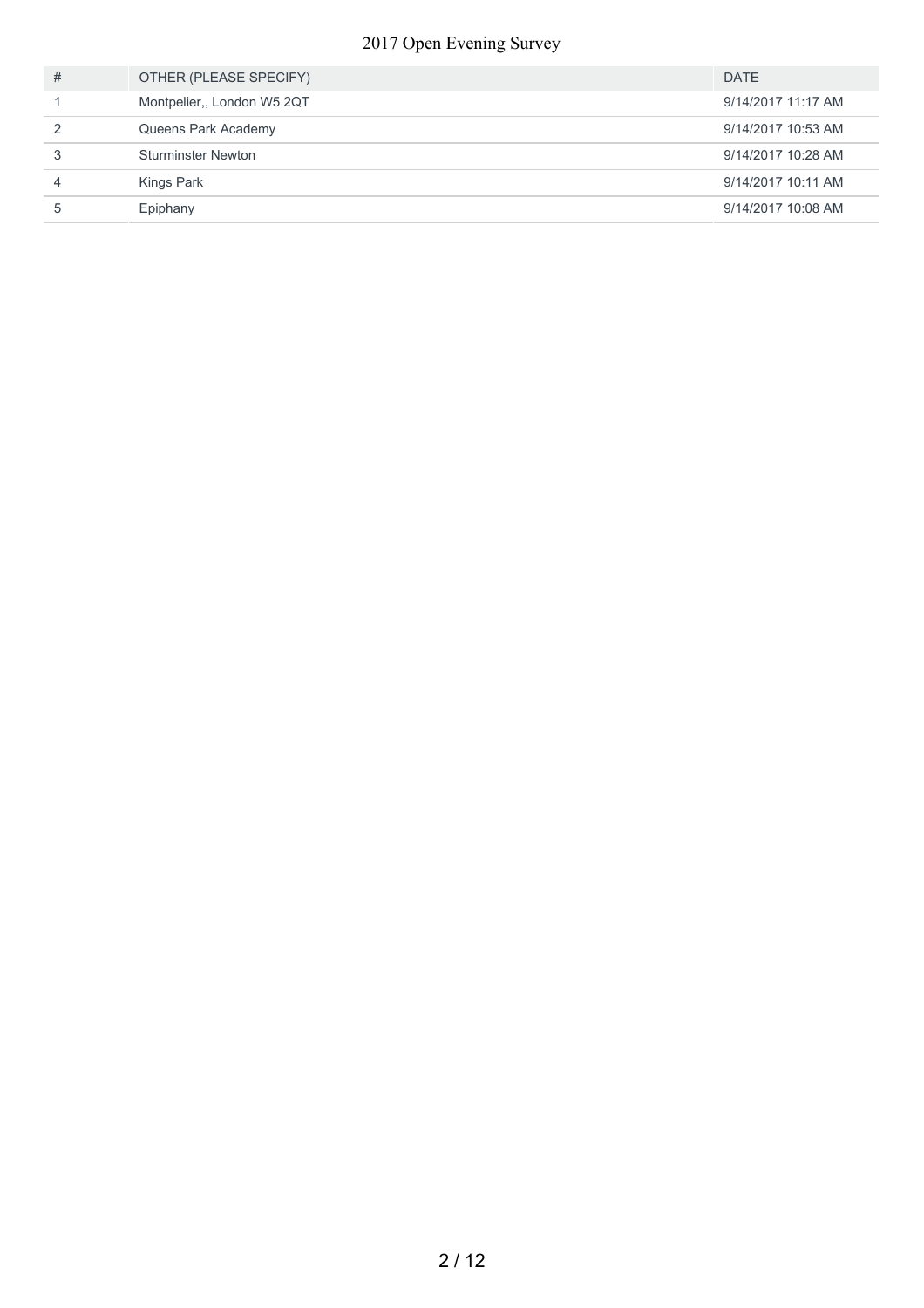# Q2 My child will be joining The Bourne Academy in Year 7:



| ANSWER CHOICES          |                 |                | <b>RESPONSES</b> |                                   |    |
|-------------------------|-----------------|----------------|------------------|-----------------------------------|----|
| Yes $(1)$               |                 |                | 33.33%           |                                   | 22 |
| No(2)                   |                 |                | $0.00\%$         |                                   | 0  |
| Maybe (3)               |                 |                | 66.67%           |                                   | 44 |
| <b>TOTAL</b>            |                 |                |                  |                                   | 66 |
| <b>BASIC STATISTICS</b> |                 |                |                  |                                   |    |
| Minimum<br>1.00         | Maximum<br>3.00 | Median<br>3.00 | Mean<br>2.33     | <b>Standard Deviation</b><br>0.94 |    |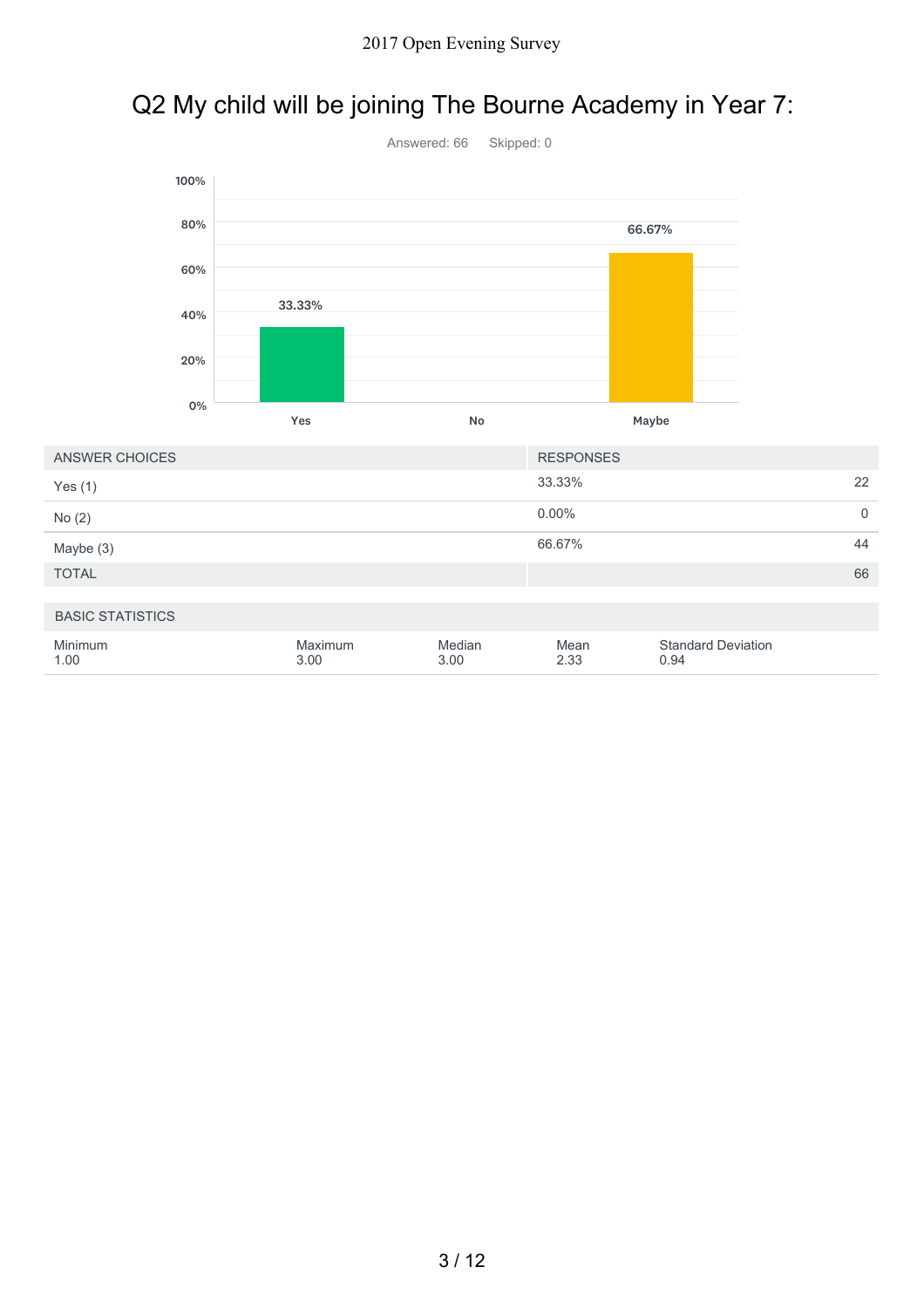### Q3 What is most important to you when choosing a school?



| ANSWER CHOICES                  | <b>RESPONSES</b> |    |
|---------------------------------|------------------|----|
| Exam results (1)                | 58.06%           | 36 |
| Good behaviour (2)              | 61.29%           | 38 |
| Reputation (3)                  | 53.23%           | 33 |
| Extra Curricular Activities (4) | 50.00%           | 31 |
| Trips and Outings (5)           | 22.58%           | 14 |
| <b>Total Respondents: 62</b>    |                  |    |

#### BASIC STATISTICS

| <b>Minimum</b><br>1.00 |                                           | Maximum<br>5.00 | Median<br>3.00 | Mean<br>2.66 | <b>Standard Deviation</b><br>1.29 |
|------------------------|-------------------------------------------|-----------------|----------------|--------------|-----------------------------------|
|                        |                                           |                 |                |              |                                   |
| #                      | OTHER (PLEASE SPECIFY)                    |                 |                |              | <b>DATE</b>                       |
| 1                      | Education                                 |                 |                |              | 9/14/2017 11:17 AM                |
| 2                      | Where my child feels happy                |                 |                |              | 9/14/2017 11:04 AM                |
| 3                      | 'feeling' of the school, child's reaction |                 |                |              | 9/14/2017 11:02 AM                |
| $\overline{4}$         | My child's happiness                      |                 |                |              | 9/14/2017 10:57 AM                |
| 5                      | Welcoming environment                     |                 |                |              | 9/14/2017 10:28 AM                |
| 6                      | <b>SEND</b>                               |                 |                |              | 9/14/2017 10:21 AM                |
| 7                      | Confidence. Opportunities to succeed      |                 |                |              | 9/14/2017 10:18 AM                |
| 8                      | Encouraging an enthusiasm for learning    |                 |                |              | 9/14/2017 10:17 AM                |
| 9                      | Support within the school                 |                 |                |              | 9/14/2017 10:05 AM                |
| 10                     | To be happy                               |                 |                |              | 9/14/2017 9:56 AM                 |
| 11                     | SEN provision. Inclusive culture          |                 |                |              | 9/14/2017 9:54 AM                 |
|                        |                                           |                 |                |              |                                   |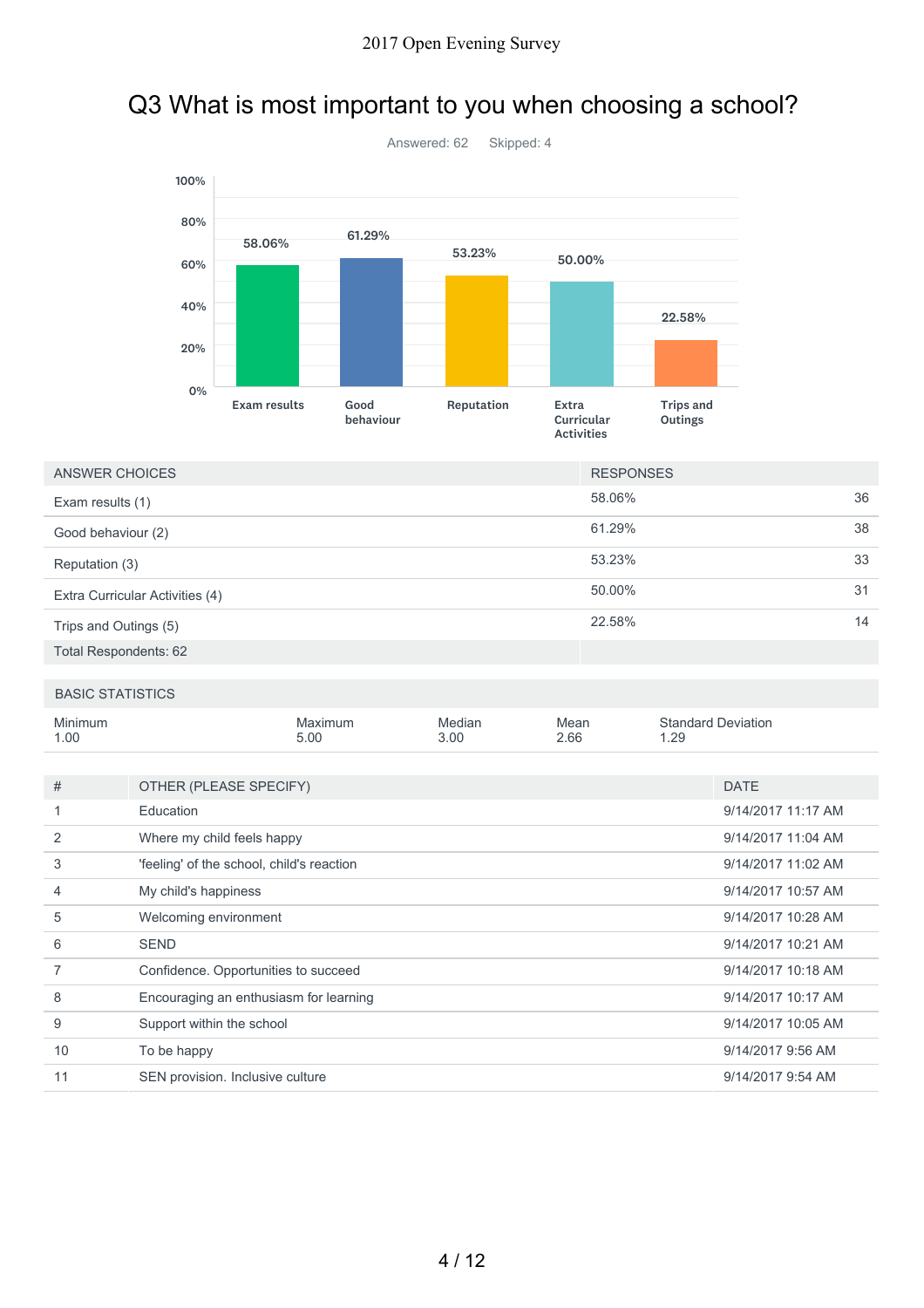## Q4 I am impressed with the facilities at the Academy.



| ANSWER CHOICES          |                              |                 |                | <b>RESPONSES</b> |      |                           |                |
|-------------------------|------------------------------|-----------------|----------------|------------------|------|---------------------------|----------------|
| Strongly Agree (1)      |                              |                 |                | 57.58%           |      |                           | 38             |
| Agree (2)               |                              |                 |                | 42.42%           |      |                           | 28             |
| Unsure (3)              |                              |                 |                | $0.00\%$         |      |                           | $\mathbf 0$    |
| Disagree (4)            |                              |                 |                | $0.00\%$         |      |                           | $\overline{0}$ |
| <b>TOTAL</b>            |                              |                 |                |                  |      |                           | 66             |
|                         |                              |                 |                |                  |      |                           |                |
| <b>BASIC STATISTICS</b> |                              |                 |                |                  |      |                           |                |
| Minimum<br>1.00         |                              | Maximum<br>2.00 | Median<br>1.00 | Mean<br>1.42     | 0.49 | <b>Standard Deviation</b> |                |
|                         |                              |                 |                |                  |      |                           |                |
| #                       | OTHER (PLEASE SPECIFY)       |                 |                |                  |      | <b>DATE</b>               |                |
| 1                       | Science and Technology areas |                 |                |                  |      | 9/14/2017 9:57 AM         |                |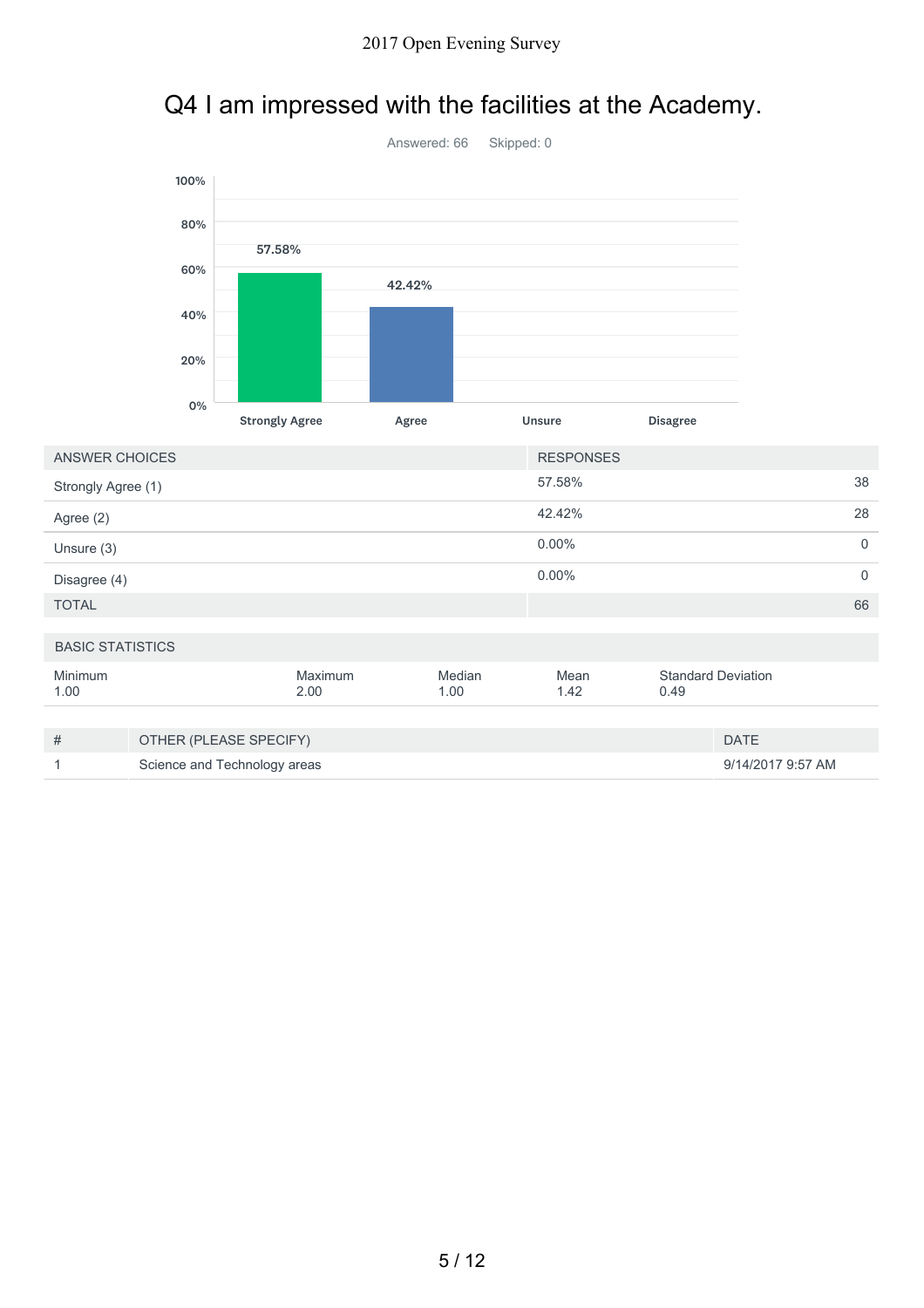## Q5 I enjoyed the presentations.

Answered: 66 Skipped: 0 Strongly Agree Agree Unsure Disagree Didn't not attend presentation 0% 20% 40% 60% 80% 100% 45.45% 45.45%45.45%45.45%45.45%39.39% 39.39% 39.39% 39.39% 1.52% 1.52% Unsure  $1.52\%$ 13.64%

| ANSWER CHOICES                     | <b>RESPONSES</b> |              |
|------------------------------------|------------------|--------------|
| Strongly Agree (1)                 | 45.45%           | 30           |
| Agree (2)                          | 39.39%           | 26           |
| Unsure $(3)$                       | 1.52%            |              |
| Disagree (4)                       | $0.00\%$         | $\mathbf{0}$ |
| Didn't not attend presentation (5) | 13.64%           | 9            |
| <b>TOTAL</b>                       |                  | 66           |

#### BASIC STATISTICS

| Minimum<br>1.00 |                                                                            | Maximum<br>5.00 | Median<br>2.00     | Mean<br>1.97 | 1.30 | <b>Standard Deviation</b> |
|-----------------|----------------------------------------------------------------------------|-----------------|--------------------|--------------|------|---------------------------|
|                 |                                                                            |                 |                    |              |      |                           |
| #               | OTHER (PLEASE SPECIFY)                                                     |                 | <b>DATE</b>        |              |      |                           |
|                 | PE was amazing and good treasure hunt in maths.                            |                 | 9/14/2017 10:53 AM |              |      |                           |
| $\mathcal{P}$   | Didn't see them, but the student who showed us round was very good though. |                 |                    |              |      | 9/14/2017 10:29 AM        |
| 3               | Very impressed with the variety of student lead presentations              |                 |                    |              |      | 9/14/2017 10:26 AM        |
| 4               | I have been other years and did enjoy them.                                |                 |                    |              |      | 9/14/2017 10:09 AM        |
| 5               | Unfortunately, didn't attend                                               |                 |                    |              |      | 9/14/2017 10:05 AM        |
|                 |                                                                            |                 |                    |              |      |                           |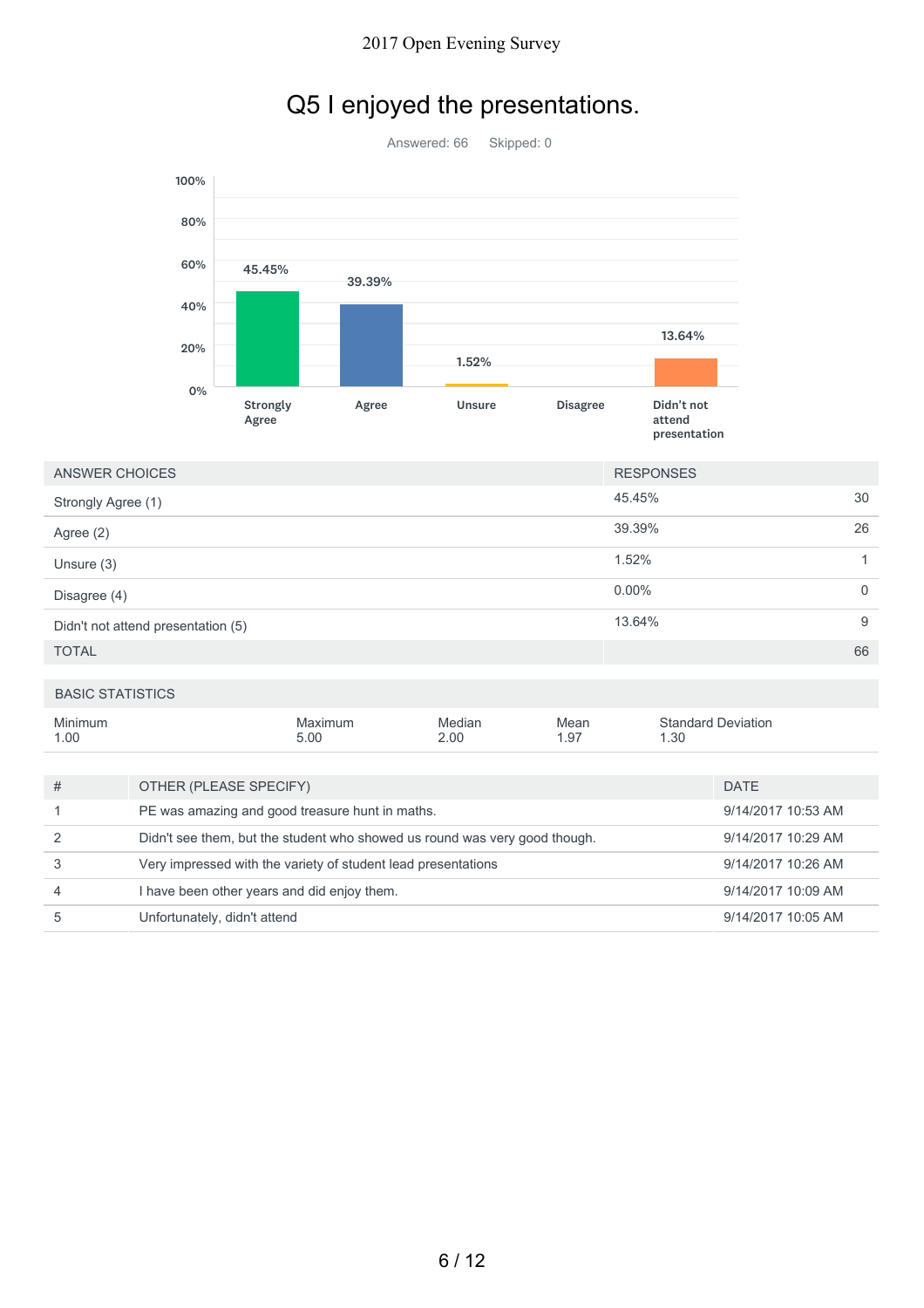#### Q6 Students from the Academy interacted well with us.



1.00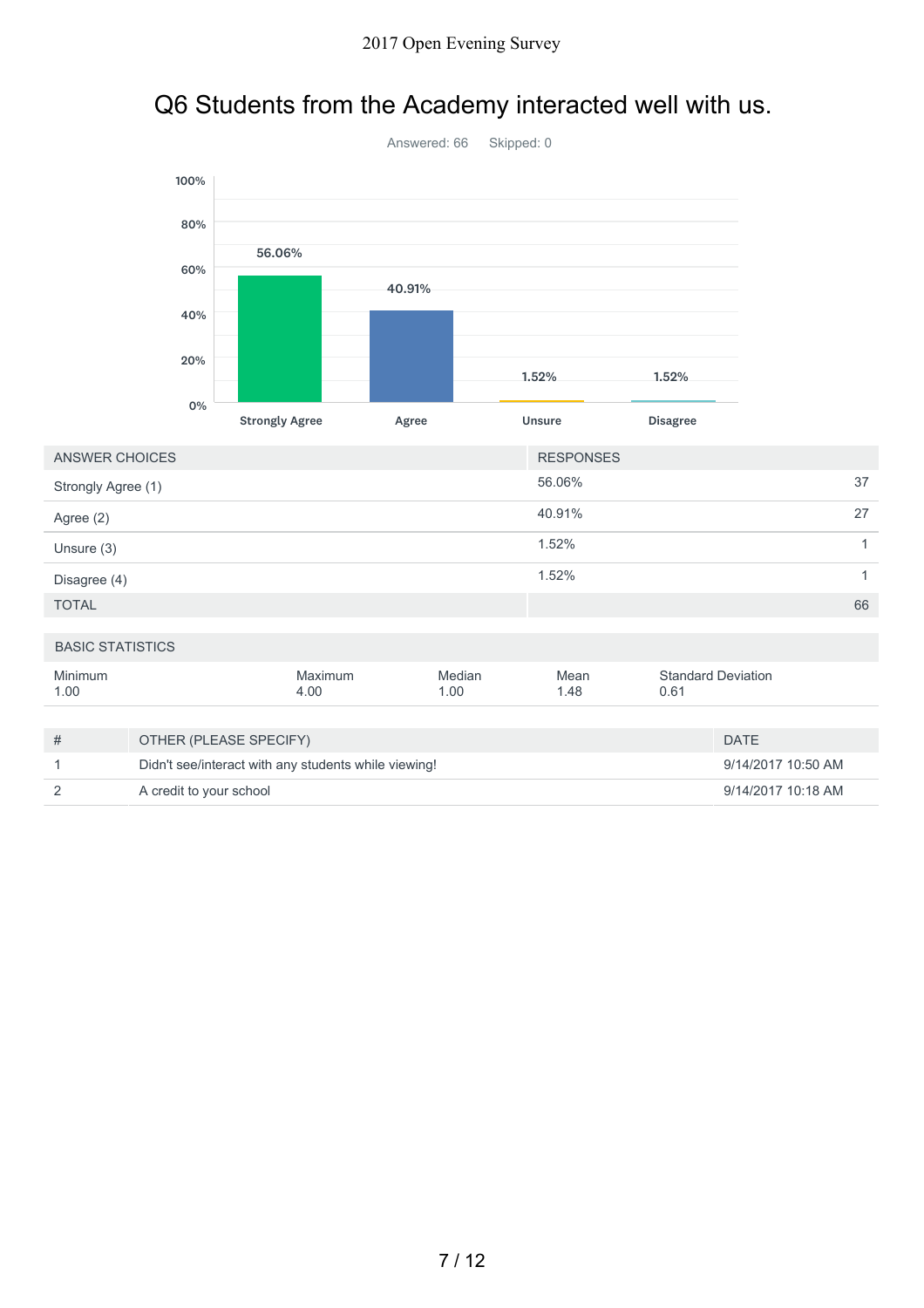

## Q7 I liked the atmosphere in the Academy.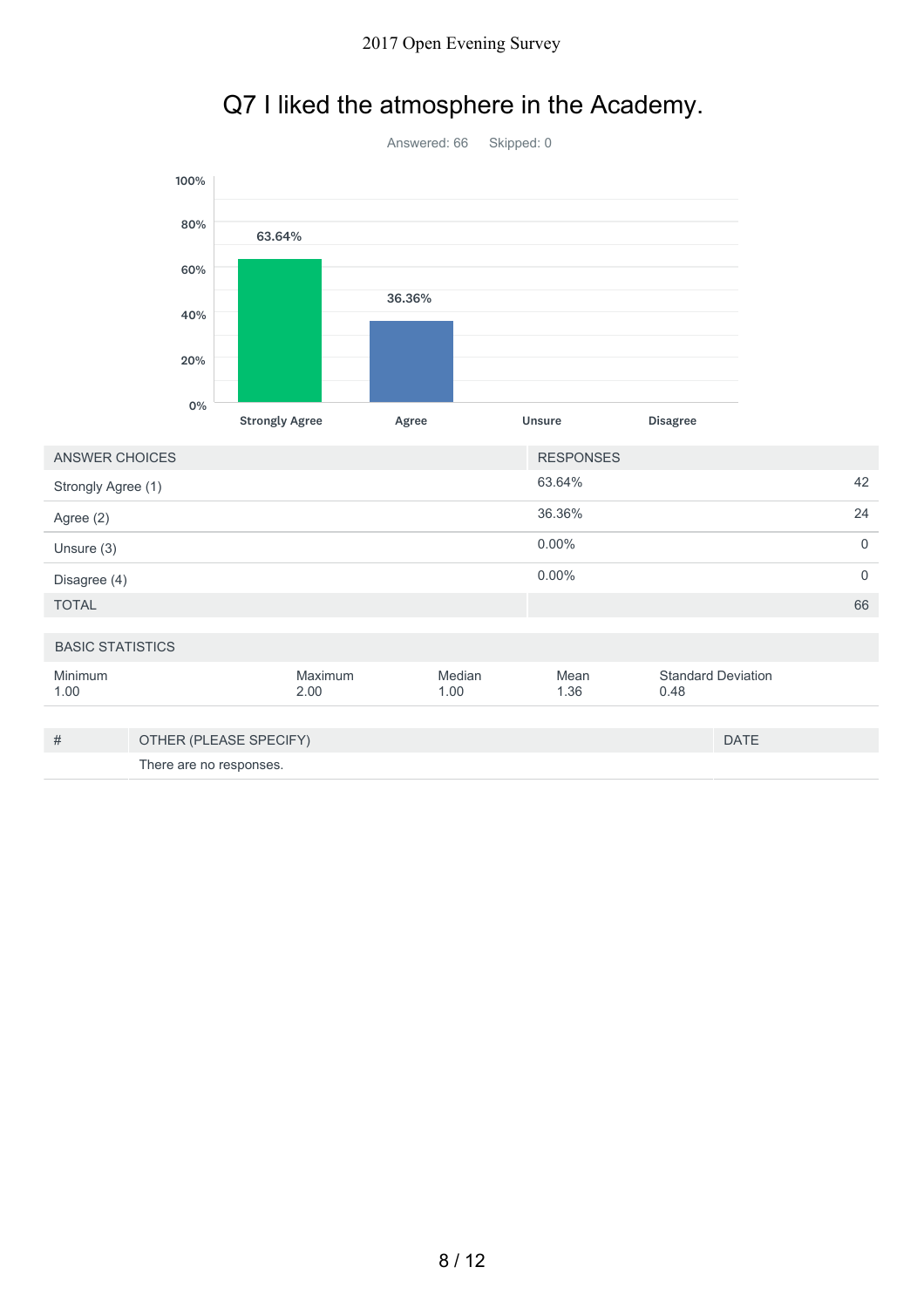## Q8 The staff were friendly and knowledgeable.



| ANSWER CHOICES          |                                                                                                     |                 |                | <b>RESPONSES</b> |      |                           |                |
|-------------------------|-----------------------------------------------------------------------------------------------------|-----------------|----------------|------------------|------|---------------------------|----------------|
| Strongly Agree (1)      |                                                                                                     |                 |                | 72.73%           |      |                           | 48             |
| Agree (2)               |                                                                                                     |                 |                | 27.27%           |      |                           | 18             |
| Unsure (3)              |                                                                                                     |                 |                | $0.00\%$         |      |                           | $\overline{0}$ |
| Disagree (4)            |                                                                                                     |                 |                | $0.00\%$         |      |                           | $\Omega$       |
| <b>TOTAL</b>            |                                                                                                     |                 |                |                  |      |                           | 66             |
| <b>BASIC STATISTICS</b> |                                                                                                     |                 |                |                  |      |                           |                |
| Minimum<br>1.00         |                                                                                                     | Maximum<br>2.00 | Median<br>1.00 | Mean<br>1.27     | 0.45 | <b>Standard Deviation</b> |                |
|                         |                                                                                                     |                 |                |                  |      |                           |                |
| #                       | <b>DATE</b><br>OTHER (PLEASE SPECIFY)                                                               |                 |                |                  |      |                           |                |
|                         | Really liked the way teachers interacted with the children, put them at ease.<br>9/14/2017 11:15 AM |                 |                |                  |      |                           |                |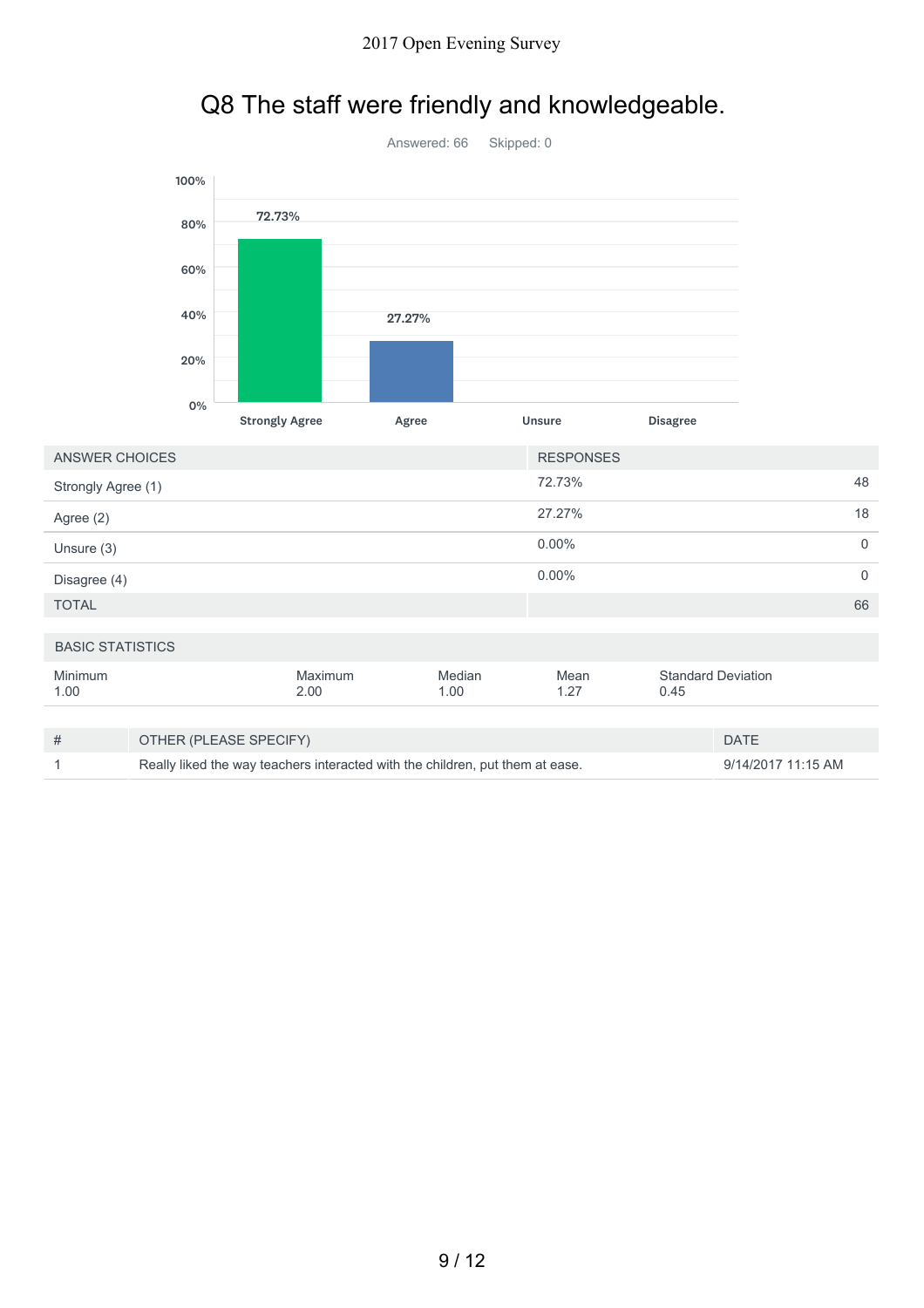## Q9 I am happy with the subject options on offer.

|                         |      |                       | Answered: 66 | Skipped: 0 |                  |                                   |                     |
|-------------------------|------|-----------------------|--------------|------------|------------------|-----------------------------------|---------------------|
|                         | 100% |                       |              |            |                  |                                   |                     |
|                         | 80%  | 63.64%                |              |            |                  |                                   |                     |
|                         | 60%  |                       |              |            |                  |                                   |                     |
|                         | 40%  |                       | 34.85%       |            |                  |                                   |                     |
|                         | 20%  |                       |              | 1.52%      |                  |                                   |                     |
|                         | 0%   | <b>Strongly Agree</b> | Agree        | Unsure     |                  | <b>Disagree</b>                   |                     |
| <b>ANSWER CHOICES</b>   |      |                       |              |            | <b>RESPONSES</b> |                                   |                     |
| Strongly Agree (1)      |      |                       |              |            | 63.64%           |                                   | 42                  |
| Agree (2)               |      |                       |              |            | 34.85%           |                                   | 23                  |
| Unsure (3)              |      |                       |              |            | 1.52%            |                                   | $\mathbf{1}$        |
| Disagree (4)            |      |                       |              |            | $0.00\%$         |                                   | $\mathsf{O}\xspace$ |
| <b>TOTAL</b>            |      |                       |              |            |                  |                                   | 66                  |
| <b>BASIC STATISTICS</b> |      |                       |              |            |                  |                                   |                     |
| Minimum<br>1.00         |      | Maximum<br>3.00       | 1.00         | Median     | Mean<br>1.38     | <b>Standard Deviation</b><br>0.52 |                     |

| # | OTHER (PLEASE SPECIFY)  | <b>DATE</b> |
|---|-------------------------|-------------|
|   | There are no responses. |             |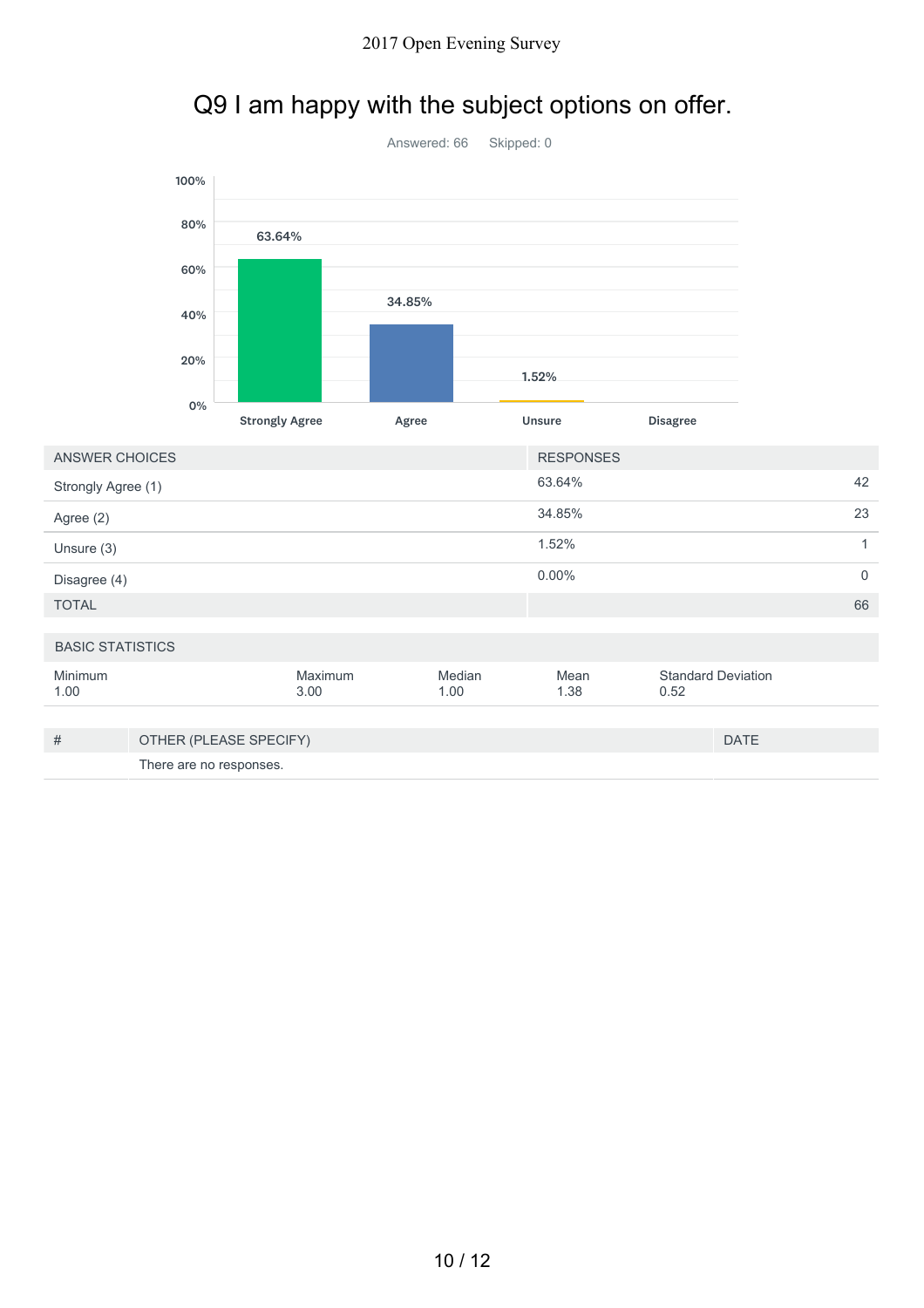## Q10 Any other comments:

Answered: 15 Skipped: 51

| #  | <b>RESPONSES</b>                                                                                             | <b>DATE</b>        |
|----|--------------------------------------------------------------------------------------------------------------|--------------------|
|    | A great evening. Well done!                                                                                  | 9/14/2017 11:11 AM |
| 2  | Loved it.                                                                                                    | 9/14/2017 11:09 AM |
| 3  | Great school                                                                                                 | 9/14/2017 11:09 AM |
| 4  | Our tour guide Megan (Yr 11) was fantastic.                                                                  | 9/14/2017 11:02 AM |
| 5  | Love this school                                                                                             | 9/14/2017 10:58 AM |
| 6  | Everyone was so helpful. Treasure hunt in maths was really good. Friendly teachers.                          | 9/14/2017 10:57 AM |
| 7  | Welcoming. Staff were very friendly, especially Mr Warman.                                                   | 9/14/2017 10:53 AM |
| 8  | Riley (Year 7) showed us round. He was a very charming young man. He really sold The<br>Bourne Academy Well. | 9/14/2017 10:22 AM |
| 9  | Year 7 students were all happily settled in such a short time                                                | 9/14/2017 10:20 AM |
| 10 | More Tour Guides!                                                                                            | 9/14/2017 10:15 AM |
| 11 | Really enjoyed the Open Evening. Friendly, enthusiastic pupils and staff                                     | 9/14/2017 10:13 AM |
| 12 | Friendly and professional in all aspects                                                                     | 9/14/2017 10:09 AM |
| 13 | Super Open Evening - not enough time                                                                         | 9/14/2017 10:07 AM |
| 14 | Very accommodating staff with the question I had. Should be proud.                                           | 9/14/2017 10:05 AM |
| 15 | A lovely feel to the school                                                                                  | 9/14/2017 9:58 AM  |